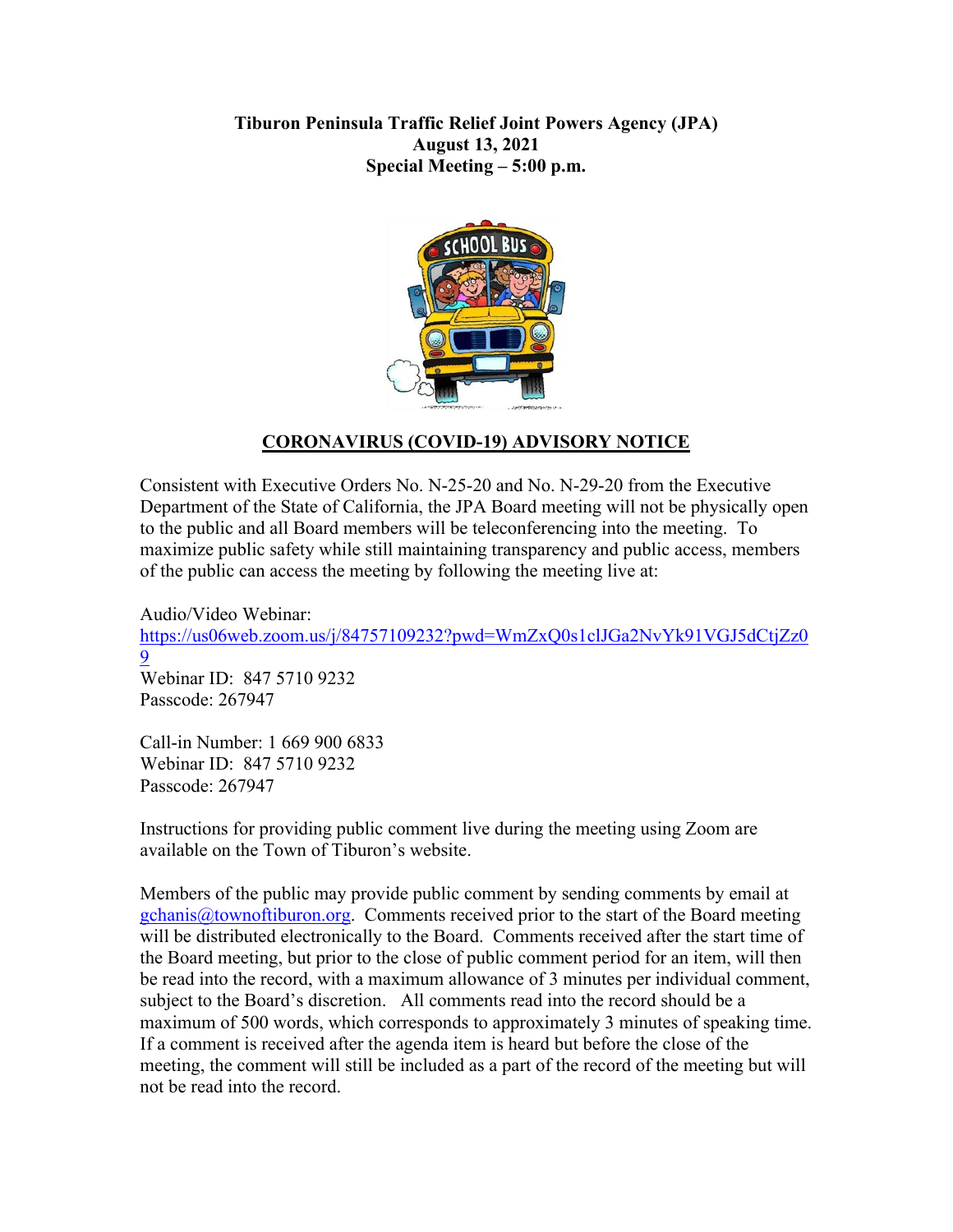Any member of the public who needs accommodations should email or call the Town Clerk who will use their best efforts to provide reasonable accommodations to provide as much accessibility as possible while also maintaining public safety in accordance with the Town's procedure for resolving reasonable accommodation requests. All reasonable accommodations offered will be listed on the Town's website at www.townoftiburon.org.

#### **AGENDA**

### **CALL TO ORDER AND ROLL CALL**

#### **JPA Board members:**

Town of Tiburon: Holli Thier, Jack Ryan City of Belvedere: Sally Wilkinson, Bob McCaskill (Alt-Craig Middleton) Reed Union School District: Jacelyn Jaffee, AJ Brady (Alt-Nancy Lynch)

### **ORAL COMMUNICATIONS**

Persons wishing to address the Joint Powers Agency (JPA) on subjects not on the agenda may do so at this time. Please note however, that the JPA is not able to undertake extended discussion or action on items not on the agenda. Matters requiring action will be referred to the appropriate Commission, Board, Committee or staff for consideration or placed on a future JPA meeting agenda. Please limit your comments to three (3) minutes.

#### **JPA BUSINESS MEETING**

1. Discuss bus driver shortage situation and consider options for route modifications

**ADJOURNMENT** – to the next regular meeting

### **GENERAL PUBLIC INFORMATION**

### **ASSISTANCE FOR PEOPLE WITH DISABILITIES**

In compliance with the Americans with Disabilities Act, if you need special assistance to participate in this meeting, please contact the Board Secretary at (415) 435-7377. Notification 48 hours prior to the meeting will enable the Town to make reasonable arrangements to ensure accessibility to this meeting.

### **AVAILABILITY OF INFORMATION**

Copies of all agenda reports and supporting data are available for viewing and inspection at Tiburon Town Hall.

Upon request, the Town will provide written agenda materials in appropriate alternative formats, or disability-related modification or accommodation, including auxiliary aids or services, to enable individuals with disabilities to participate in public meetings. Please send a written request, including your name, mailing address, phone number and brief description of the requested